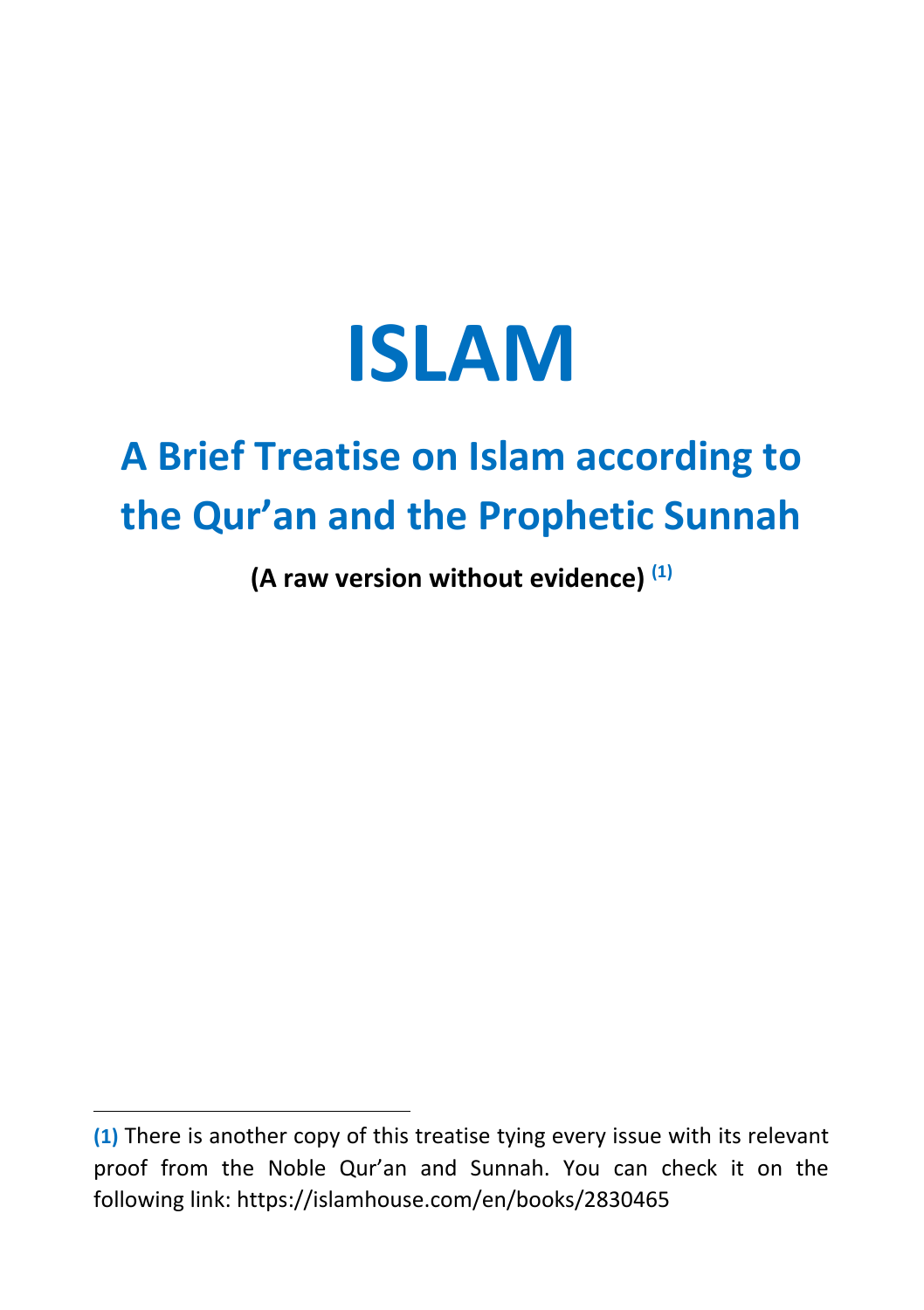





**IslamHouse Website** 

This book is properly revised and designed by Islamic Guidance & Community Awareness Association in Rabwah, so permission is granted for it to be stored, transmitted, and published in any print, electronic, or other format - as long as Islamic Guidance Community Awareness Association in Rabwah is clearly mentioned on all editions, no changes are made without the express permission of it, and obligation of maintained in high level of quality.

- Telephone: +966114454900
- Fax: +966114970126
- P.O.BOX: 29465
- RIYADH: 11557
- @ ceo@rabwah.sa
- (+) www.islamhouse.com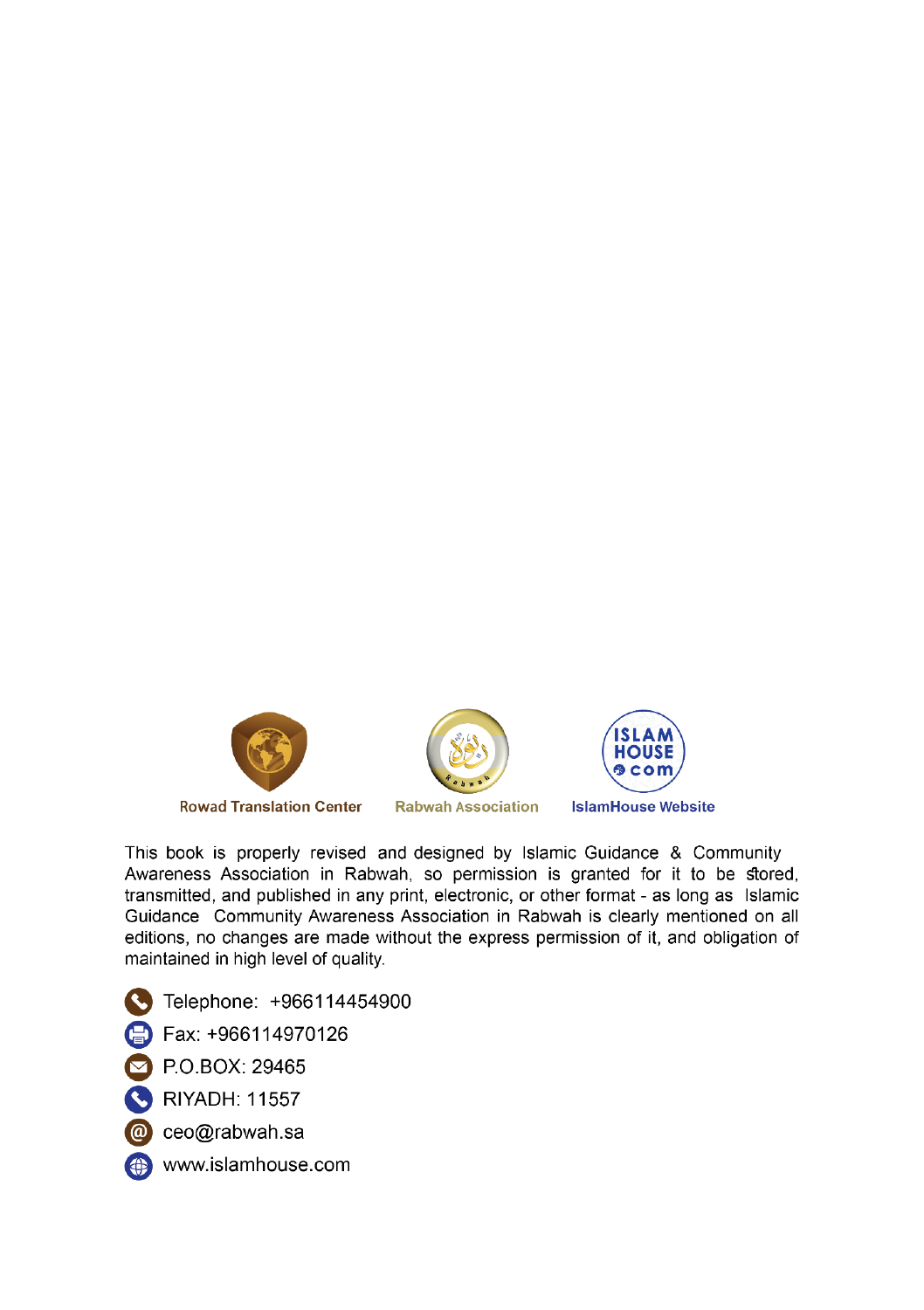#### **In the name of Allah, the Most Compassionate, the Most Merciful.**

This is an important treatise offering a concise introduction to Islam. It illustrates its most essential pillars, teachings, and beauties drawn from its original sources, namely the Noble Qur'an and the Prophetic Sunnah. This treatise is addressed to all legally competent individuals, Muslims and non-Muslims alike, in all of their respective languages, in all times and everywhere regardless of the changing circumstances.

**1.** Islam is the message of Allah to all people, as it is the eternal divine message.

**2.** Islam, as a religion, is not exclusively sent to a specific ethnic group, rather it is the religion of Allah to all humans.

**3.** Islam is the divine message sent to complement all the messages of the previous prophets and messengers **(peace be upon them)** who were sent to their respective nations.

**4.** The prophets **(peace be upon them)** share a single religion though expressed in different laws.

**5.** Islam, like all the prophets Nūh **(Noah)**, Ibrāhim **(Abraham)**, Mūsa **(Moses)**, Sulaymān **(Solomon)**, Dāwūd **(David)**, and 'Isa **(Jesus)** among others, calls to believing that the [true] Lord is Allah, the Creator, the Provider, the One Who gives life and the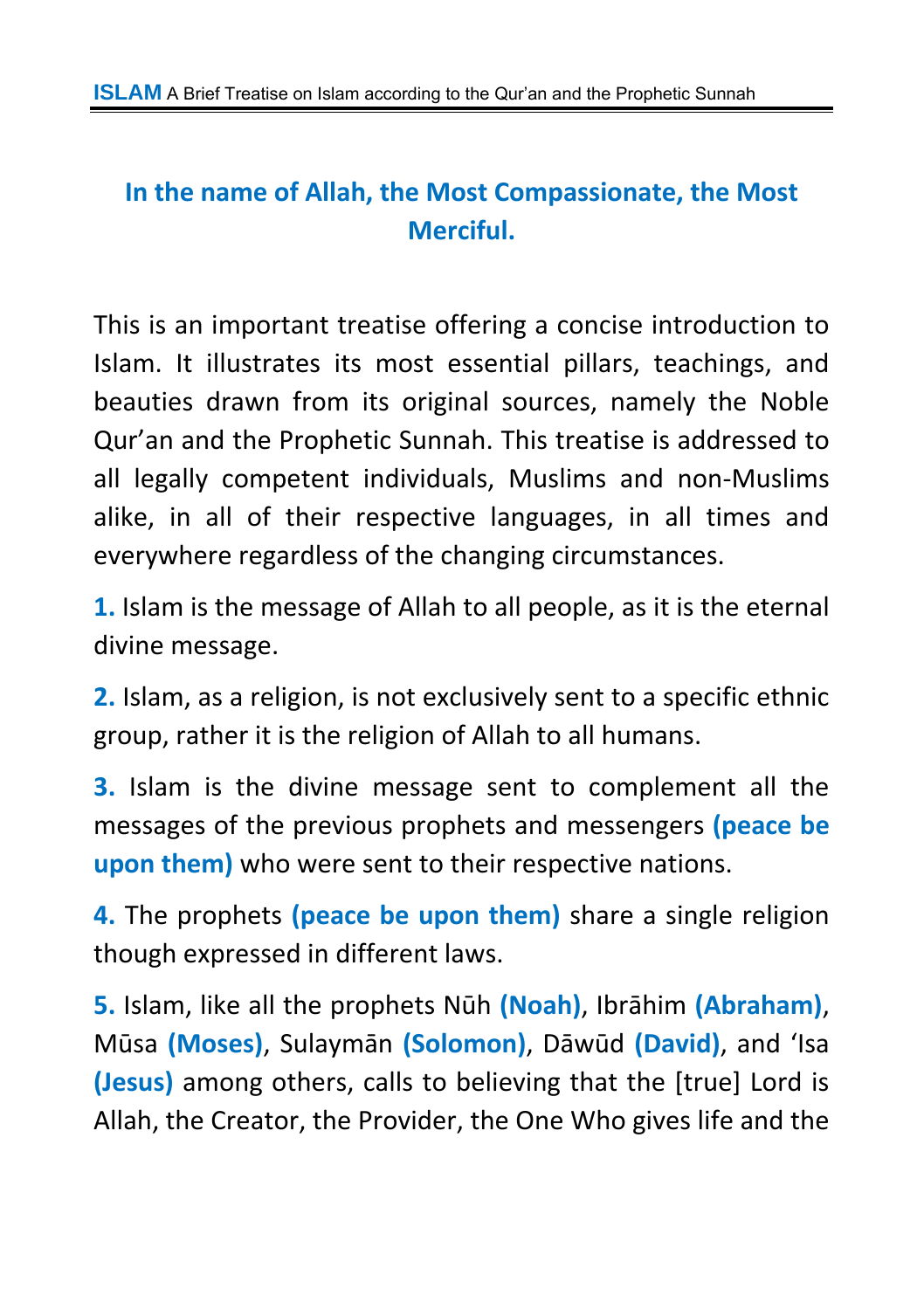One Who takes it away, the Owner and Planner of everything, and the All-Kind and the All-Merciful.

**6.** Allah Almighty is the Creator and the only One worthy of worship without associating anyone else alongside Him.

**7.** Allah is the Creator of everything in the universe, both the visible and the invisible. Everything other than Him is created by Him. He created the heavens and the earth in six days.

**8.** Allah Almighty has no partner in His dominion, creation, disposal of affairs, or His right to worship.

**9.** Allah Almighty begot no one nor was He begotten. None is equivalent or similar to Him.

**10.** Allah Almighty does not assume any physical form nor is He embodied in any of His creation.

**11.** Allah Almighty is Kind and Merciful to His servants, therefore, He sent messengers and revealed scriptures.

**12.** Allah is the Most Merciful Lord. He, alone, will hold His creation accountable on the Day of Judgment when He resurrects them all from their graves. Each individual will be recompensed according to his deeds. Whoever does good deeds while being a believer will enjoy an eternal bliss, whereas anyone who disbelieves and sins will suffer the painful punishment in the Hereafter.

**13.** Allah Almighty created Adam from dust and made his offspring reproduce after him. So, all people are equal in terms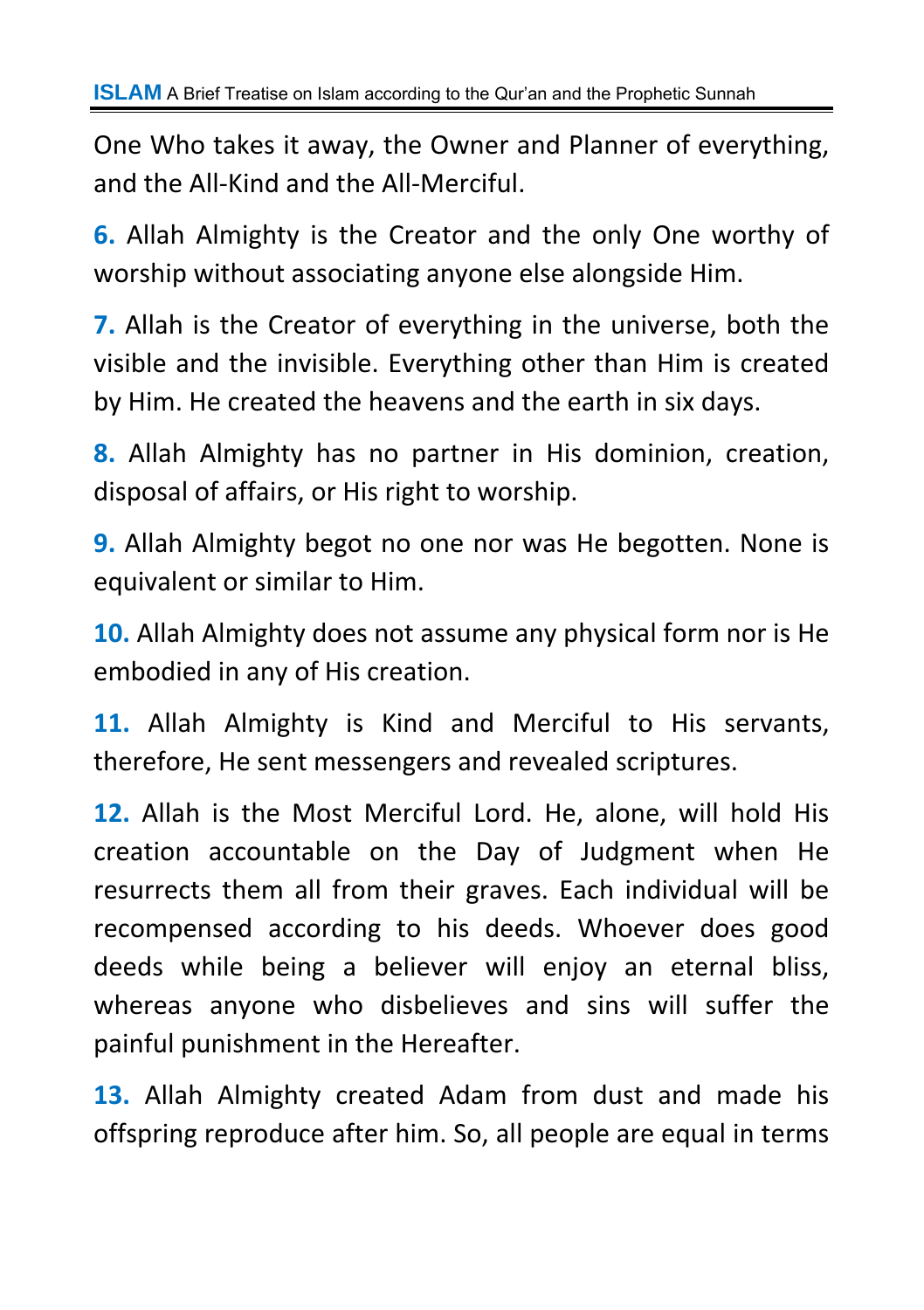of their origin and there is no superiority for a particular gender over the other or an ethnic group over another except by means of piety.

**14.** Each newborn is born on Fitrah **(a sound natural disposition)**.

**15.** No human being is born with an inherent sin nor does he inherit someone else's sin.

**16.** The ultimate end of creating mankind is to worship Allah alone.

**17.** Islam has honored the human being, male and female, and has guaranteed him all of his rights. It has made him responsible for all of his choices, actions, and behavior, thus holding him accountable for any act that harms him or others.

**18.** Islam made men and women equal in terms of their respective responsibilities, reward, and punishment.

**19.** Islam has honored women and considered them the counterparts of men. It also mandated financial provision on the man if he is capable. The father is obligated to spend on his daughter, the son on his mother if he is adult and capable, and the husband on his wife.

**20.** Death is not the ultimate end, rather a transition from the abode of work to the abode of recompense. Death befalls both the body and the soul such that the latter disengages from the body at the time of death, only to return to it following the resurrection on the Day of Judgment. The soul does not move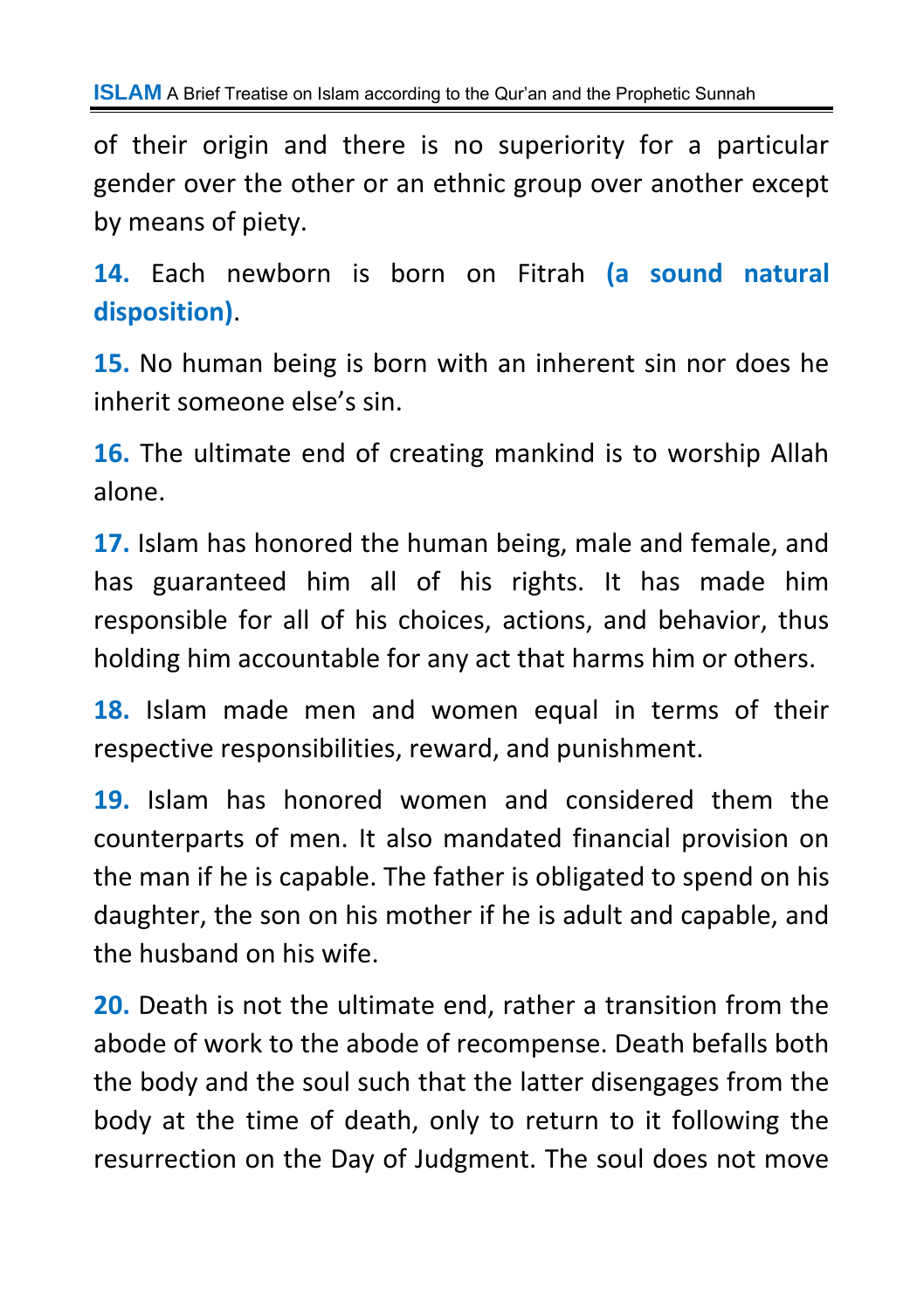to another body after death nor is it reincarnated in a different body.

**21.** Islam calls to believing in the most essential pillars of faith: belief in Allah and His angels, the scriptures such as the Torah, the Gospel, the Psalms **(before their distortion)**, and the Qur'an. It also calls to believing in all the prophets and messengers **(peace be upon them)** and that Muhammad is their seal. Furthermore, Islam calls to believing in the Last Day because assuming this worldly life to be the end makes this life and the whole existence absolutely purposeless. It also calls to believing in destiny and fate.

**22.** All the prophets **(peace be upon them)** are infallible in what they convey from Allah and they are protected against committing anything that may contradict reason or violate upright morals. The prophets are tasked with conveying the commands of Allah to His servants. They possess nothing of the qualities of lordship or deity. Instead, they are merely humans to whom Allah Almighty sent His revelation.

**23.** Islam calls to dedicating the main pillars of worship to Allah alone such as the prayer that involves standing, bowing, prostrating, remembering and praising Allah, and supplicating Him. The prayer is observed five times a day and it removes all differences as the rich and the poor, the boss and the employee, as they all stand in one row in prayer. Another main act of worship is Zakah that involves paying a small portion of money - in accordance with the conditions and the standard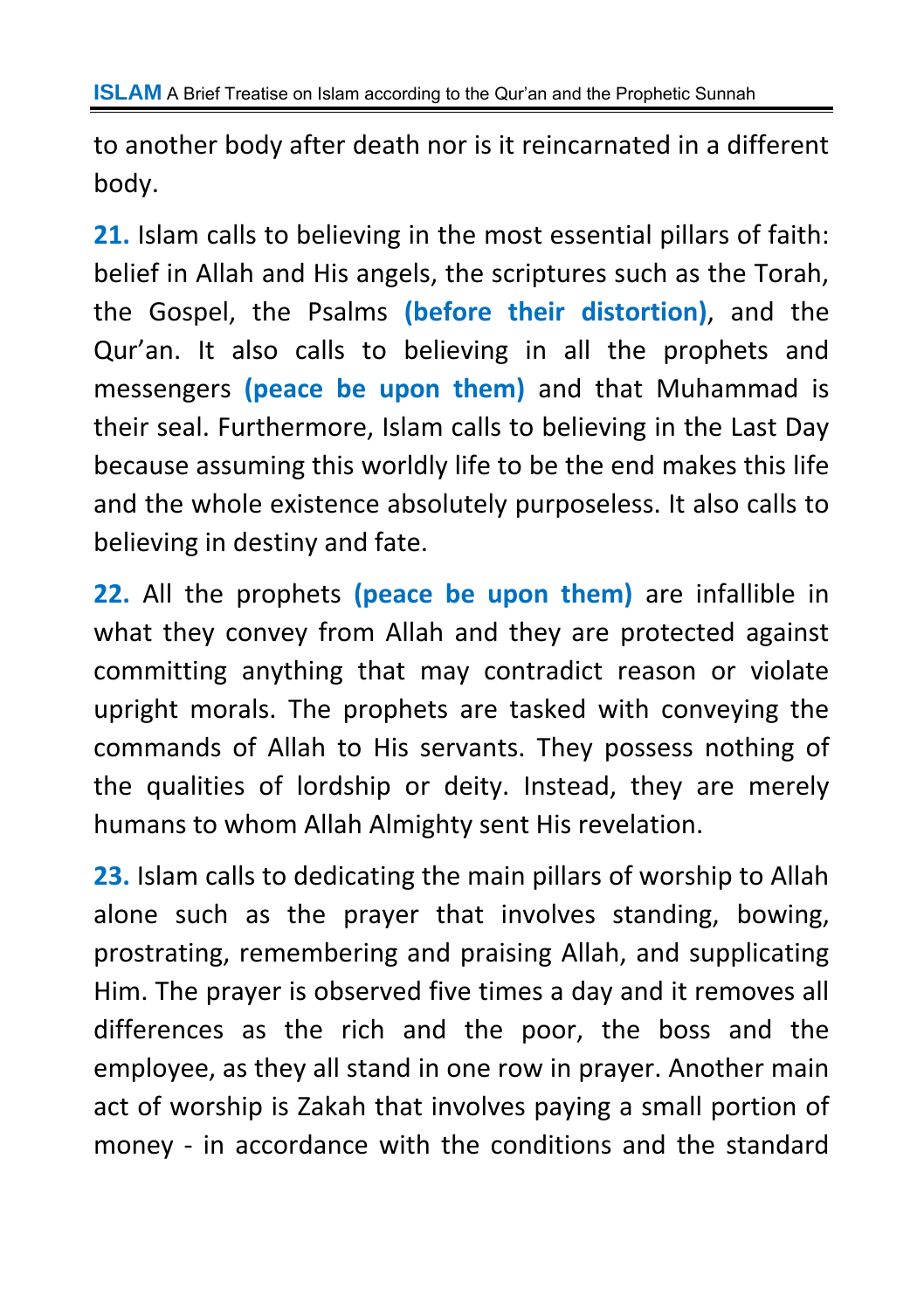measures designated by Allah. The rich are obligated to pay it to the poor among others and it is payable once a year. The third pillar is fasting that involves refraining from all acts that invalidate it throughout the day in Ramadān. It fosters determination and patience in the soul. Lastly, observing Hajj by heading towards the House of Allah in Makkah once in a lifetime for whoever is capable. In Hajj, everyone is equal in standing before Allah Almighty as it removes all differences and affiliations.

**24.** One of the most unique features of the acts of worship in Islam is that Allah Almighty legislated their manner of performance, times, and conditions and His Messenger **(may Allah's peace and blessings be upon him)** conveyed them, thus leaving no room for any human interference in the process, neither by increase nor decrease. All the prophets **(peace be upon them)** called to these major acts of worship.

**25.** The Messenger of Islam is Muhammad ibn 'Abdullah, a descendant of Ismā'il **(Ishmael)**, son of Ibrāhim **(Abraham) (peace be upon them)**. He was born in 571 AD in Makkah where his mission as a prophet began. He migrated to Madinah and he had never participated in any polytheistic act with his people though he joined them only in noble acts. He enjoyed an upright moral character before he was tasked with the mission, which earned him the title of the Trustworthy. Allah tasked him with the mission at the age of forty and supported him with great miracles, the greatest of which is the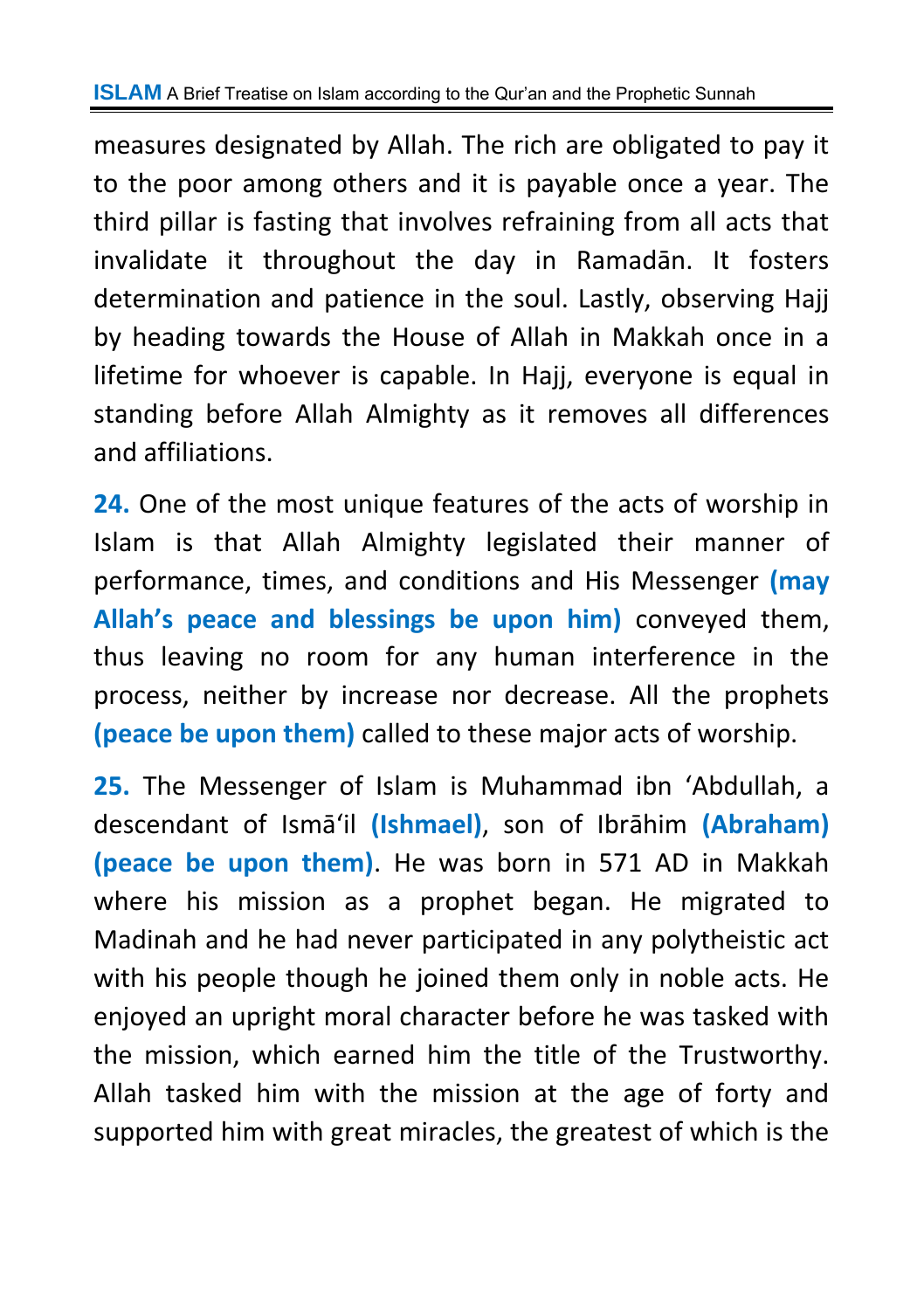Noble Qur'an that is considered the most sublime sign of the prophets and the only remaining sign until today. After Allah completed the religion and the Messenger **(may Allah's peace and blessings be upon him)** conveyed it fully, he died at the age of sixty-three and was buried in Madinah. He **(may Allah's peace and blessings be upon him)** is the seal of the prophets and messengers. Allah sent him with guidance and the religion of truth to bring people out of the darkness of paganism, disbelief, and ignorance to the light of Tawhīd **(monotheism)** and faith. Allah bears witness that He sent him to invite people to Allah by His permission.

**26.** The Shariah of Islam brought by Prophet Muhammad **(may Allah's peace and blessings be upon him)** is the seal of the divine messages and laws. It is the Shariah of perfection and reforming people's religion and worldly affairs. Its priority is protecting people's religions, lives, properties, minds, and offspring. It abrogates all the previous laws just as all the messages beforehand abrogated one another.

**27.** Allah Almighty accepts no other religion but Islam that was brought by Prophet Muhammad **(may Allah's peace and blessings be upon him)** and whoever embraces a different religion, it will not be accepted from him.

**28.** The Noble Qur'an is the Book that Allah revealed to His Messenger Muhammad **(may Allah's peace and blessings be upon him)**. It is the speech of Allah, Lord of the worlds. He challenged with it both the humans and jinn to produce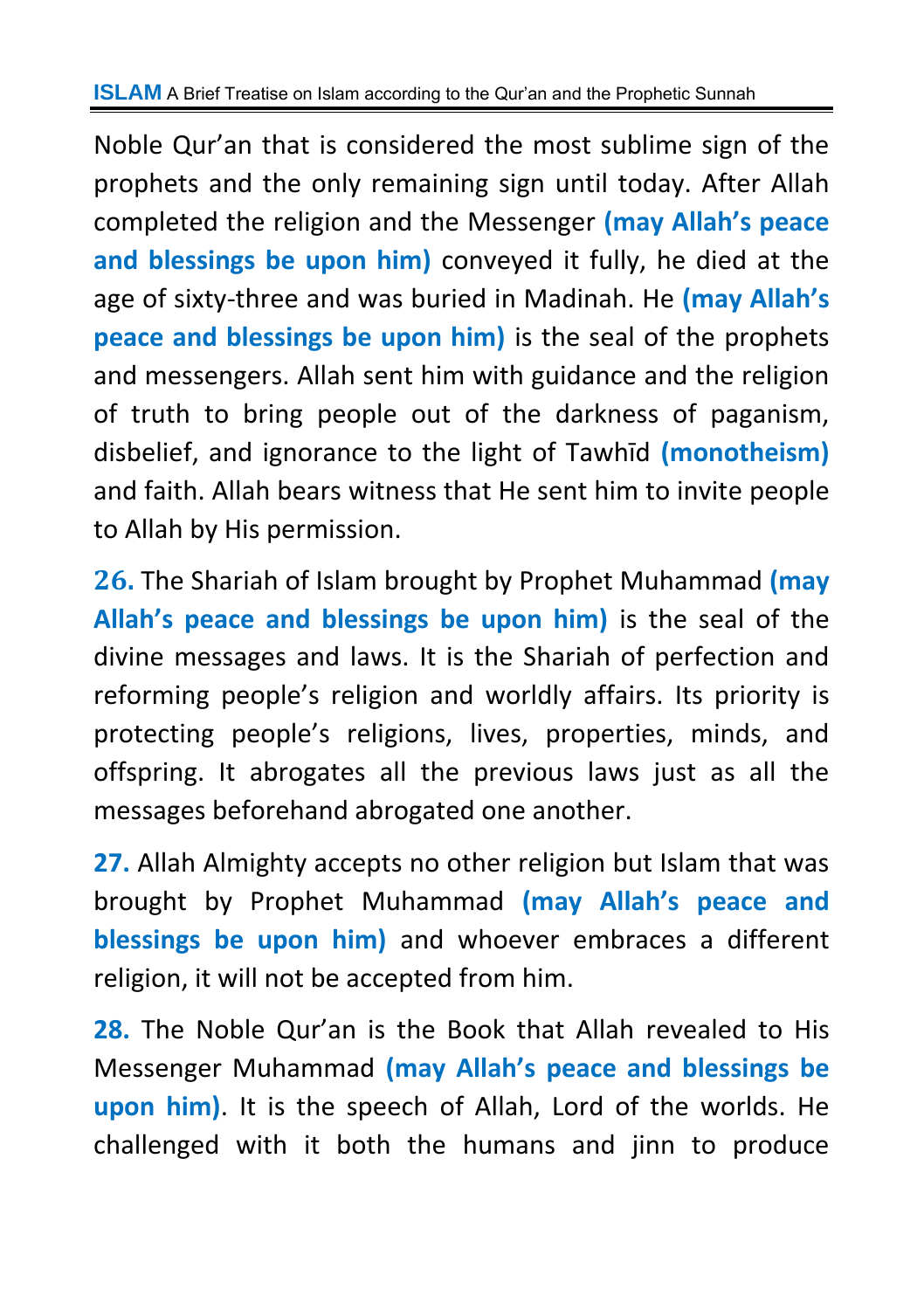something similar or even a chapter thereof, which is a persisting challenge until today. The Noble Qur'an answers important questions puzzling millions of people. The Noble Qur'an is preserved in the Arabic language in the same format it was first revealed; no letter is omitted from it and it is printed and circulated. It is a great and miraculous Book worthy of reading or reading the translation of its meanings. Likewise, the Sunnah of the Prophet **(may Allah's peace and blessings be upon him)** and his teachings and his biography are also preserved and reported through a chain of reliable narrators. It is also printed in the Arabic language spoken by the Messenger of Allah **(may Allah's peace and blessings be upon him)** and translated to many other languages. Both the Noble Qur'an and Sunnahh of the Prophet **(may Allah's peace and blessings be upon him)** constitute together the sole source of the rulings and legislations of Islam. Islam cannot be taken from the conduct of its followers, rather it should be taken from the divine revelation; namely the Great Qur'an and the Prophetic Sunnah.

**29.** Islam instructs kindness to parents even if they are non-Muslims and it also instructs good treatment of children.

**30.** Islam instructs the individual to observe fairness in words and actions even with the enemies.

**31.** Islam commands kindness to all people and advocates noble morals and virtuous deeds.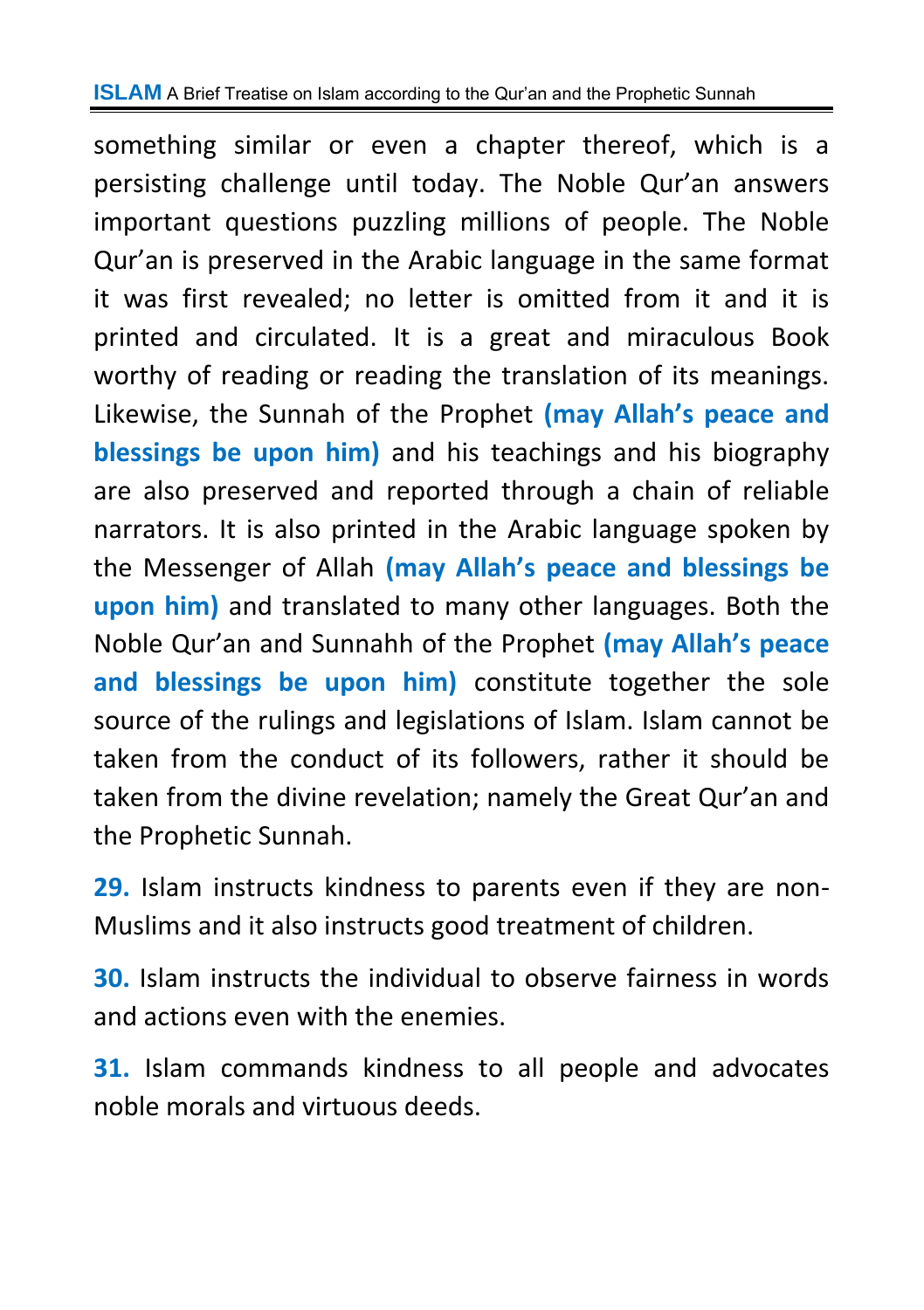**32.** Islam instructs adopting praiseworthy morals such as honesty, fulfillment of trusts, chastity, modesty, bravery, generosity, aiding the needy, helping the distressed, feeding the hungry, treating neighbors kindly, maintaining kinship ties, and kindness to animals.

**33.** Islam made good food and drink lawful. It instructs the purification of the heart, the body, and the house, which is why it made marriage lawful. Allah commanded all the prophets **(peace be upon them)** with those commands as they call to all sorts of good.

**34.** Islam prohibited the major sins such as polytheism, disbelief, worship idols, attributing something to Allah without knowledge, killing of children or an inviolable soul, causing mischief on earth, sorcery, apparent and hidden indecencies, adultery, sodomy, usury, and eating a dead animal or animals slaughtered for the sake of idols or anything other than Allah. Furthermore, Allah prohibited eating the flesh of swine, all the impurities, consuming the property of an orphan, defrauding in measures and weights, and severing kinship ties. All the prophets **(peace be upon them)** unanimously agreed on forbidding the above prohibitions.

**35.** Islam forbids the disgraceful traits such as lying, cheating, betrayal, treason, deception, envy, malicious scheming, theft, transgression, oppression, and all other evil traits.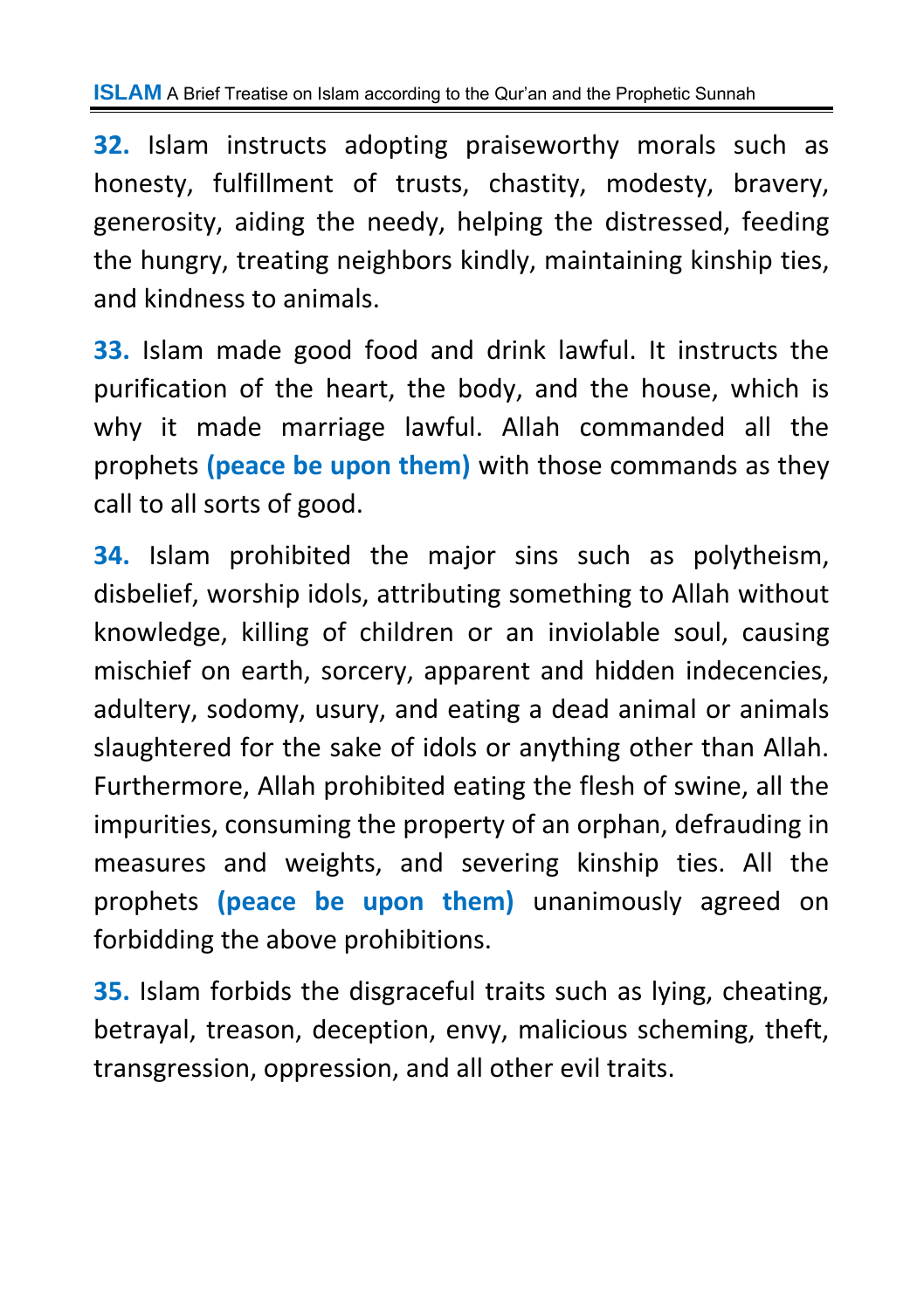**36.** Islam prohibits financial transactions involving usury, harm, deception, oppression, cheating, or causing catastrophic consequences to societies, peoples, and individuals.

**37.** Islam contains teachings to preserve reason and prohibits what damages it such as consuming intoxicants. Islam elevated the status of reason such that it constitutes the backbone of legal competence. It freed reason from the shackles of mythology and idolatry. Islam has no secrets or rulings that are exclusive to a certain class, rather all of its rulings and laws are consistent with sound reason and comply with justice and wisdom.

**38.** If the followers of false religions failed to recognize the contradictions and irrational issues therein, the clergy would successfully convince them that religion is above reason as the latter has no role in understanding the religion. Islam, on the other hand, considers religion a light showing reason its path. False religions wish that man would relinquish reason to be their obedient follower, whereas Islam fosters reason so that the individual recognizes the true nature of everything around him.

**39.** Islam reveres sound knowledge, encourages impartial scientific research, and advocates thinking and pondering on ourselves and the universe around us. The sound scientific results are consistent with the guidelines of Islam.

**40.** In the Hereafter, Allah only accepts and rewards the deeds of those who believe in Him, obey Him, and believe in His messengers **(peace be upon them)**. Allah does not accept the acts of worship except the ones He legislated. So, how could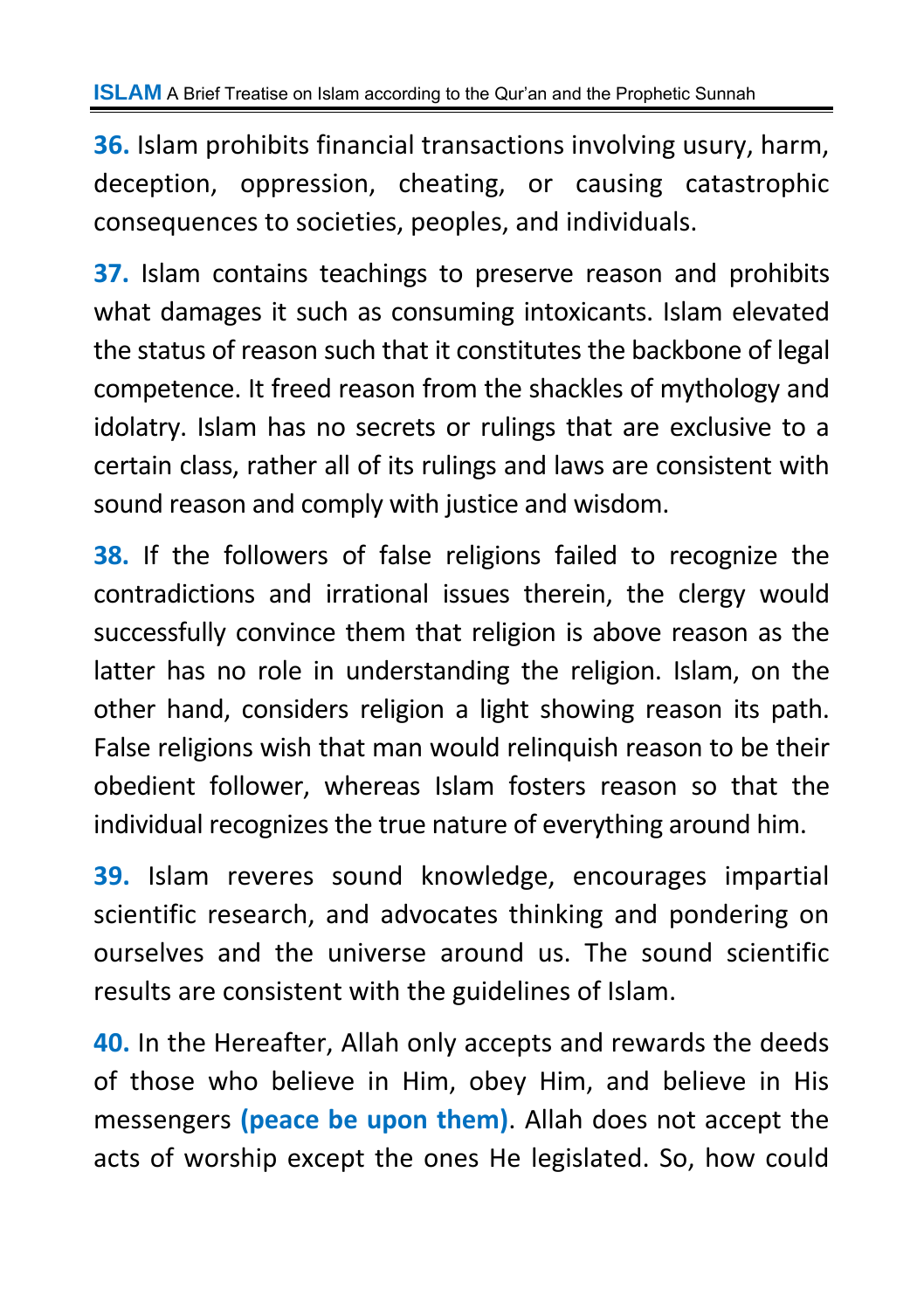one hope to secure the reward of Allah while disbelieving in Him? Allah does not accept the faith of anyone except of those who believe in all the prophets **(peace be upon them)** and in the message of Muhammad **(may Allah's peace and blessings be upon him)**.

**41.** The ultimate goal of all the divine messages is to elevate the human being to the level of a sincere servant of Allah, Lord of the worlds, and to free him from servitude to humans, materialism, or mythology. As you can see, Islam does not sanctify people nor does it elevate them beyond their status nor does it take them as deities.

**42.** Allah legislated repentance in Islam. It is when the individual turns to his Lord and abandons his sin. Just as Islam erases whatever sins existed prior to embracing it, so does repentance. So, it is pointless to admit one's sins to any human being.

**43.** In Islam, the relationship between the individual and Allah is direct and needless of intermediaries. Islam prohibits considerubg humans as gods or associates with Allah in His Lordship or in His right to worship.

**44.** In conclusion, we should remember that people, and the human society in general, given their different times, national allegiances, and countries, are different in their ideologies, goals, environments, and actions. Hence, they needed a guide to lead them, a system to unify them, and a ruler to protect them. The honorable messengers **(may Allah's peace and**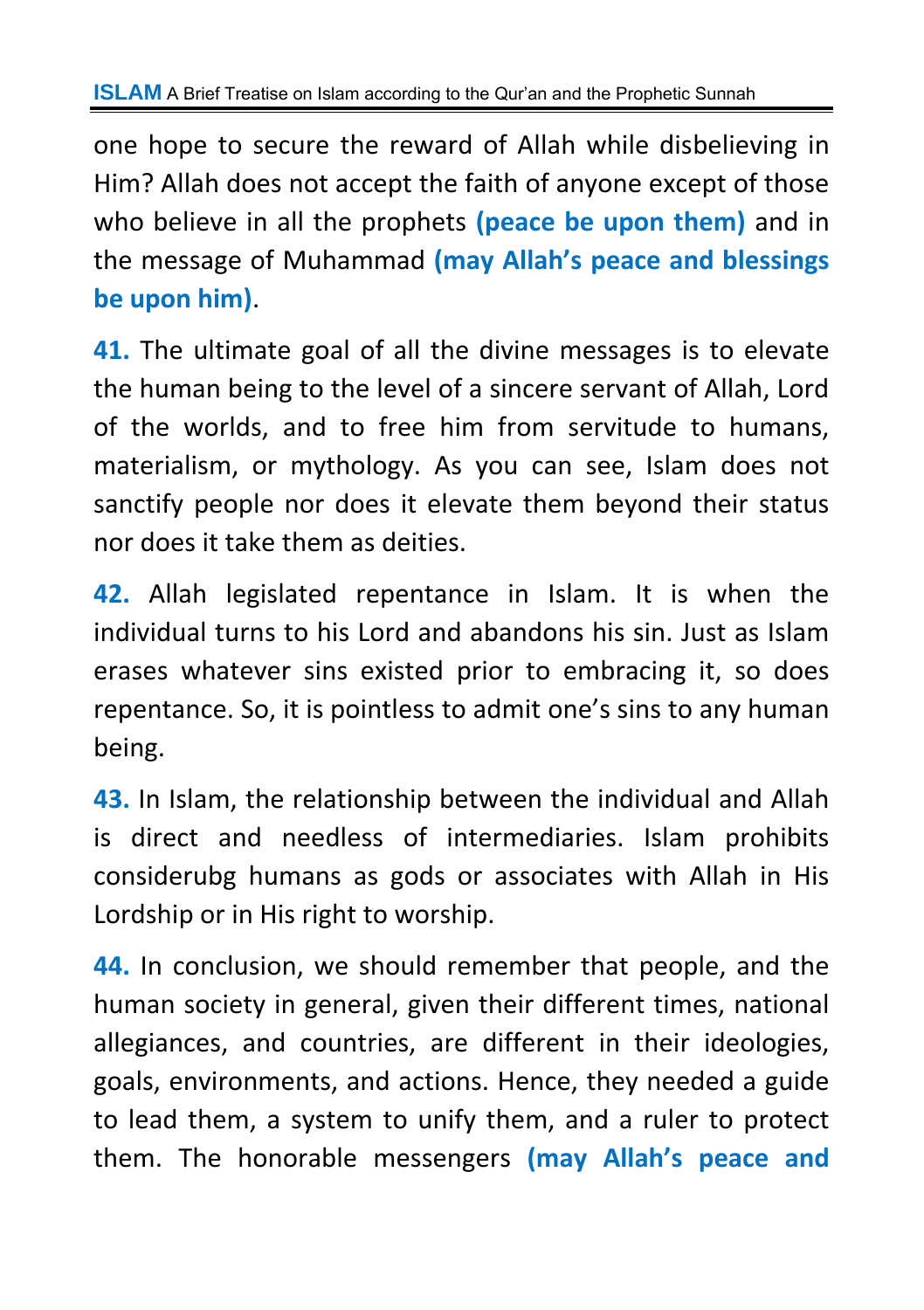**blessings be upon them)** undertook these duties by a revelation from Allah Almighty. They guided people to the path of good and guidance, united them on the Shariah of Allah, and judged with the truth among them. The conditions of people would be reformed depending on the extent of their response to the guidance of those messengers and the proximity of their time to the era of the divine messages. Allah sealed the messages with that of Muhammad **(may Allah's peace and blessings be upon him)** and destined it for eternity. Allah has made it a guidance, mercy, and light for people to guide them to Him.

**45.** Therefore, I call you, O human, to believe in Allah truthfully without the influence of tradition and customs. You must know that you will return to your Lord after your death. You should ponder on your own self and on the horizons around you. Embrace Islam and you shall secure happiness in this worldly life and the Hereafter. If you desire to embrace Islam, all you have to do is to testify that there is no god worthy of worship except Allah and that Muhammad is the Messenger of Allah. You must dissociate yourself from anything worshiped besides Allah and you must believe that Allah is the One to resurrect those in the graves. Also, you must believe that reckoning and recompense are true. Once you utter this testimony, you become a Muslim. The next step is to worship Allah in the manner He prescribed by observing prayer, paying Zakah, fasting, and performing Haij if you are capable financially and physically.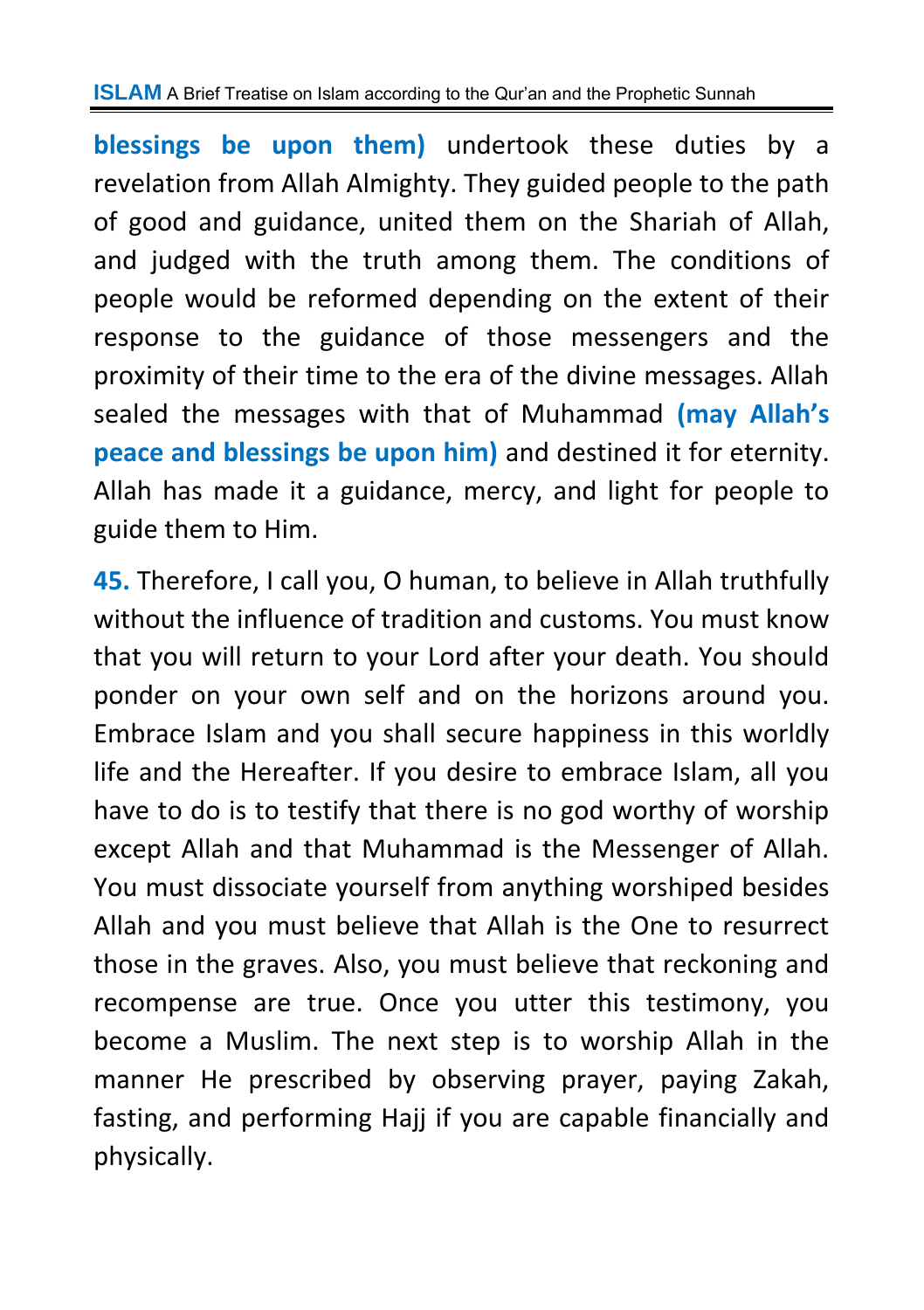Dated: 19/11/1441

Written by:

#### **Prof. Muhammad ibn 'Abdullah al-Suhaym**

Former Professor of Creed at the Department of Islamic Studies College of Education, King Saud University Riyadh, Kingdom of Saudi Arabia